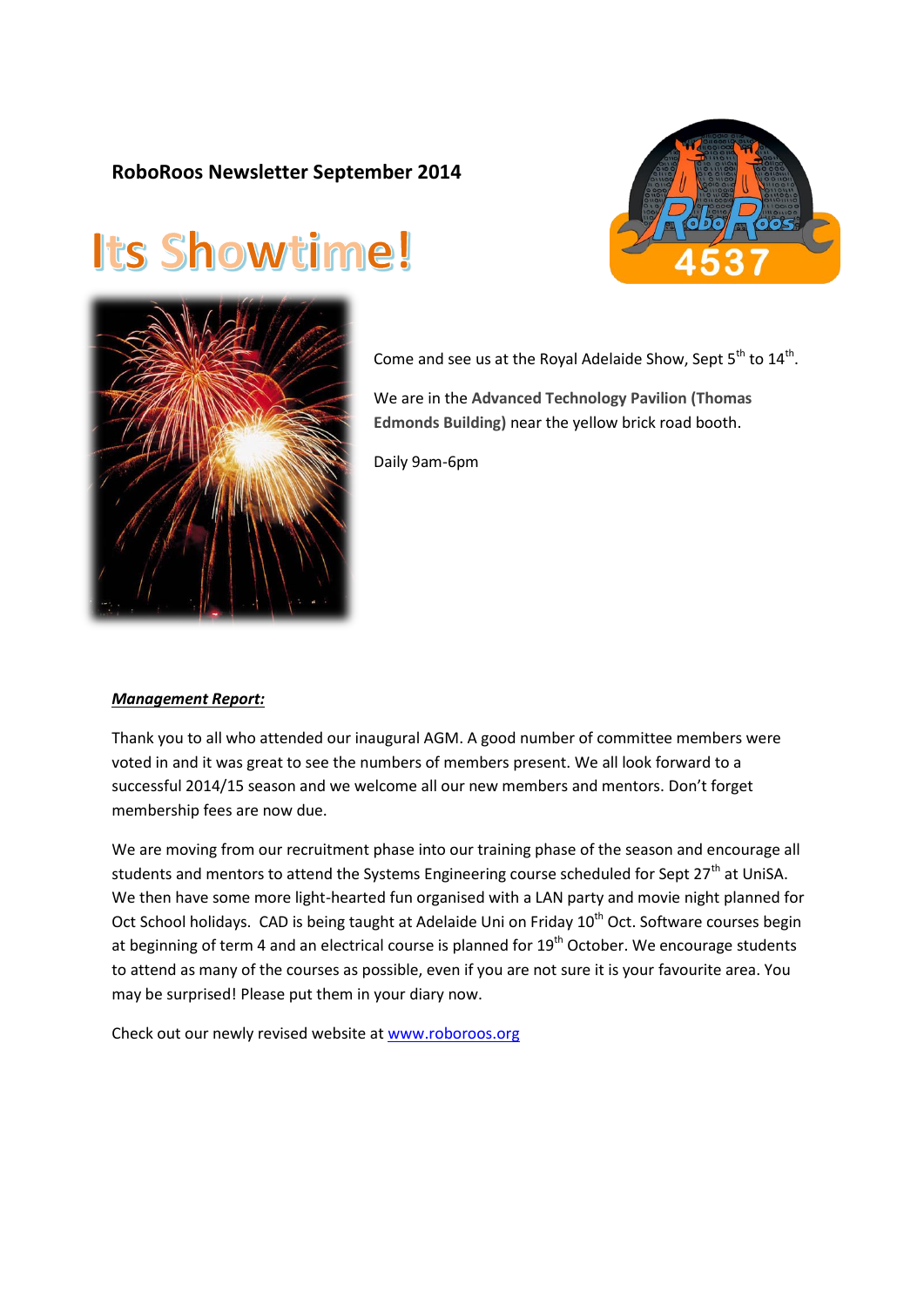### *Captain's report*

On the 24<sup>th</sup> of August our team had our second annual open day at Glenunga International High School. This year's event was a big success, the set up looked great, there was a great attendance rate and there was a fantastic effort from our students, mentors and parents. The open day was a great improvement in comparison to last year's event and thanks to this we are welcoming a significant number of new students to our FRC team. In regards to open day I would like to give a final thank-you to John Duivestein, Rob Thomas and Wendy Johnson from Glenunga International High School for their help with the event; especially John who sat in to supervise us on a Sunday afternoon, Peter who organised for Channel 7 News to put a short piece on television and every member that helped organise or attended the event; it couldn't be done without you.

This coming week our team will be at the Royal Adelaide Show as part of our outreach; after which our training period begins with a systems engineering course on the  $27<sup>th</sup>$  of September.

Mila Knezovic.



#### *3D PRINTING*

3D printing is an exciting new technology that provides some great opportunities for RoboRoos other than being great fun in its own right, 3D printing of robot parts - both for the final robot, and prototypes to see how we're going - has the potential to be extremely valuable for the team. This is without considering the personal advantages for students engaged in 3D printing, as it involves 3D design and modelling, understanding materials, and both engineering and electronic challenges.

Unfortunately, the major barrier which prevents most of us from getting into 3D printing is cost. At the moment, a decent 3D printer for small objects is about \$600-\$800, and for a good, high quality 3D printer that has a large print area you are looking at closer to \$1,000 and up. There are some cheaper commercial 3D printers emerging in the market, but they tend to be a lot like the cheap inkjet printer model - sell the printers cheap, but make a fortune with the cost of materials.

The solution is RepRap. The RepRap movement has been driving much of the development of hobbyist 3D printers in recent years. Their goal is to produce low-cost 3D printers that are accessible to everyone by making printers that can print copies of themselves. Which, of course, is where we come in. RoboRoos has been developing a RepRap 3D printer for members. By building it ourselves